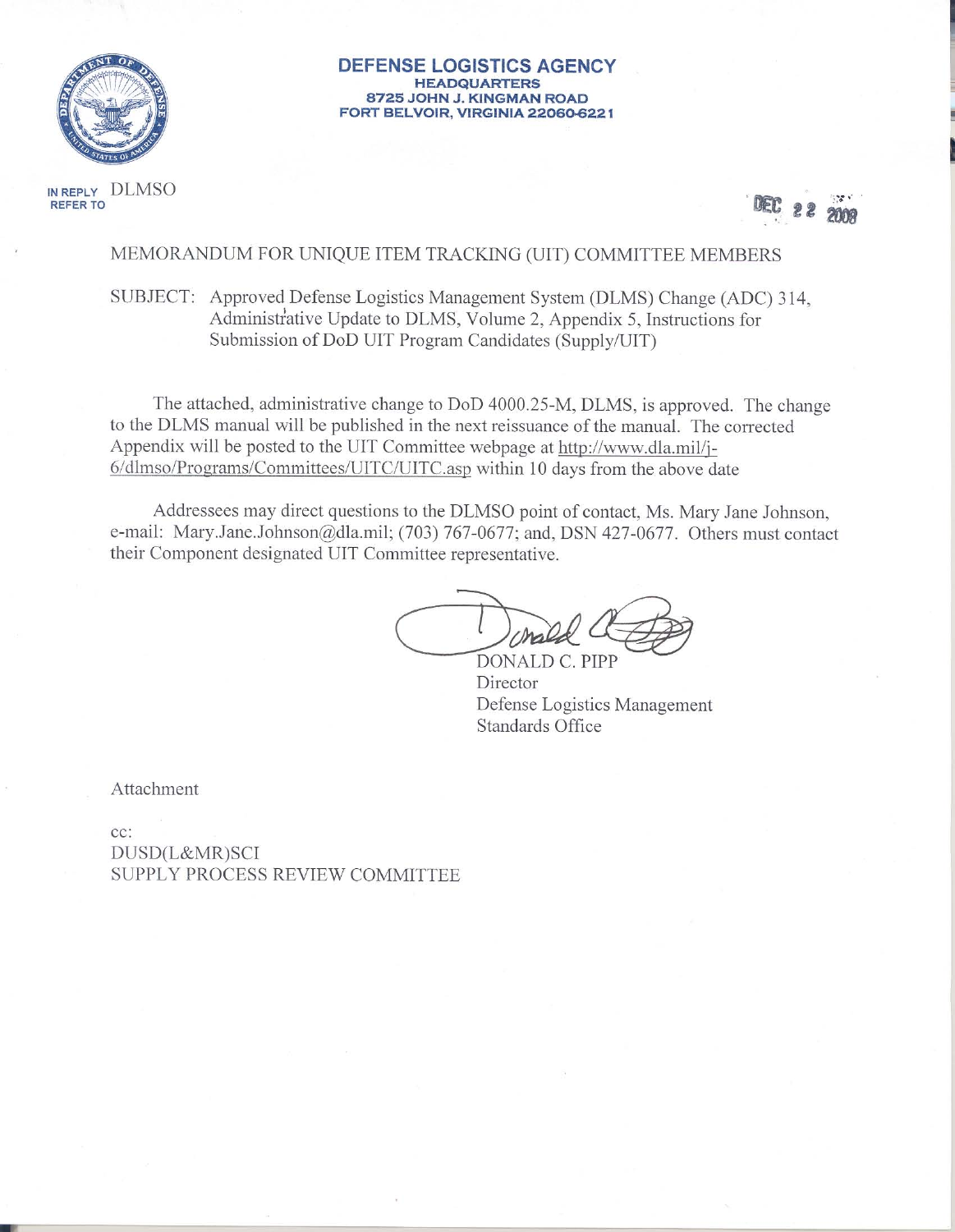### **ATTACHMENT TO ADC 314 Administrative Update to DLMS, Volume 2, Appendix 5, Instructions for Submission of DoD UIT Program Candidates (Supply/UIT)**

### **1. ORIGINATOR:**

**a. Service/Agency:** Defense Logistics Management Standards Office (DLMSO)

**b. Originator:** Ms. Mary Jane Johnson, UIT Committee Chair, MILSTRAP Administrator, e-mail: Mary.Jane.Johnson@dla.mil; (703) 767-0677; and, DSN 427-0677.

## **2. FUNCTIONAL AREA:** Supply/UIT

## **3. REQUESTED CHANGE:**

**a. Title:** Administrative Update to DLMS, Volume 2, Appendix 5, Instructions for Submission of DoD UIT Program Candidates (Supply/UIT)

**b. Description of Change:** This administrative update to DLMS Volume 2, Appendix 5 corrects erroneous paragraph number references, for DoD 4140.1-R, cited in the Instructions for Submission of DoD UIT Program Candidates.

**c. Procedures:** Administrative update to DOD 4000.25-M, DLMS, Volume 2, Appendix 5 as shown in the Enclosure.

**4. REASON FOR CHANGE:** Administrative updates necessary to correct erroneous paragraph numbers referenced in DLMS Volume 2, Appendix 5 Instructions for Submission of DoD UIT Program Candidates. The DoD 4140.1-R section titles referenced in the DLMS appendix are correct, but the wrong paragraph numbers are cited. This change is an administrative update to identify the correct paragraph numbers for the DoD 4140.1-R sections addressed in the DLMS appendix.

## **5. ADVANTAGES AND DISADVANTAGES:**

**a. Advantages:** Updates the DLMS Volume 2, Appendix 5, Instruction for Submission of DoD UIT Program Candidates, to cite the correct paragraph numbers for the DoD 4140.1-R sections for "UIT" and "Item Accountability, Control and Stewardship".

### **b. Disadvantages:** None.

**6. IMPACT:** Modify DOD 4000.25-M, Volume 2, Appendix 5.

Enclosure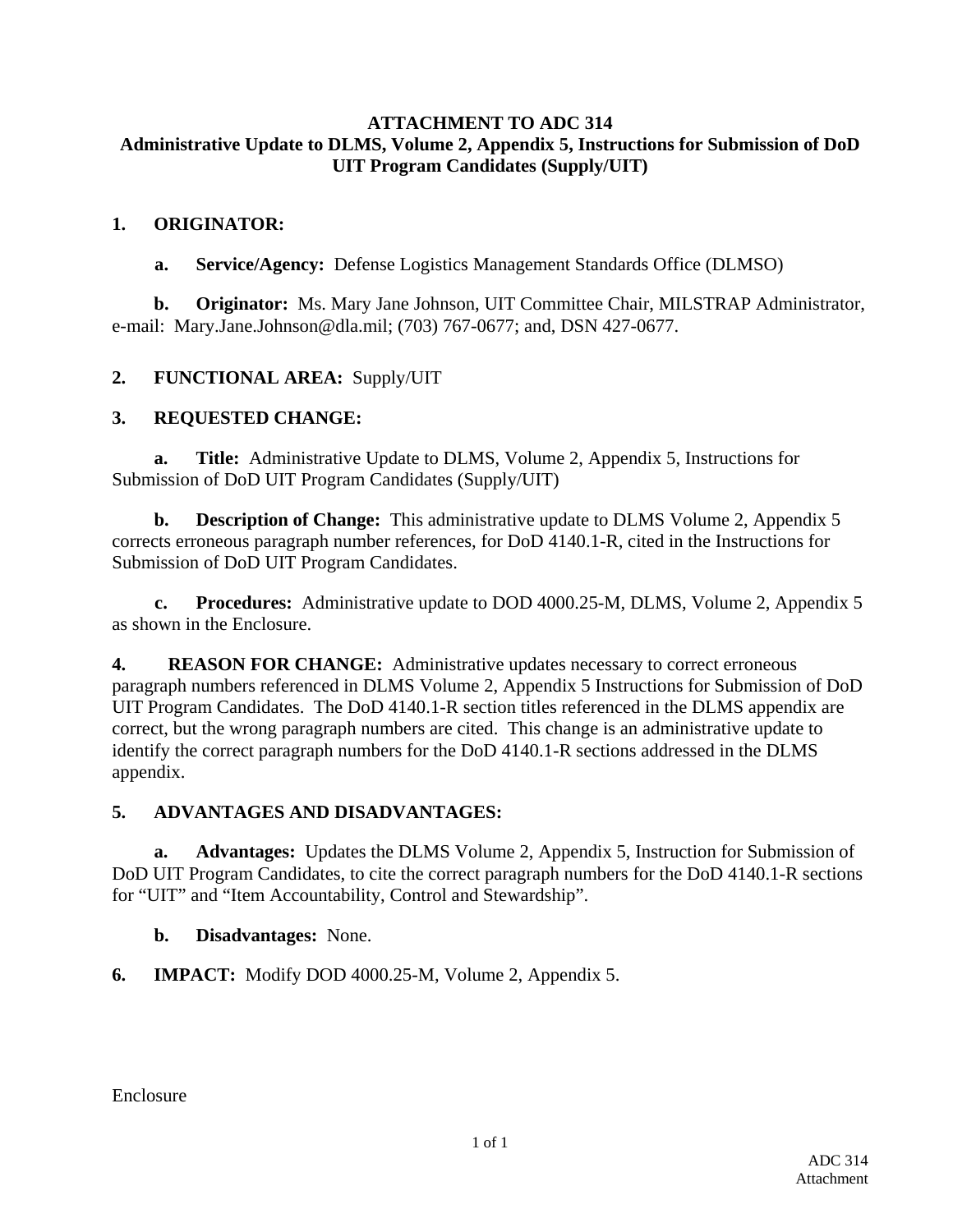# **ENCLOSURE to ADC 314**

# AP5. APPENDIX 5

# INSTRUCTIONS FOR SUBMISSION OF DOD UNIQUE ITEM TRACKING (UIT) PROGRAM CANDIDATES

(Changes are *highlighted*)

### AP5.1 ORIGINATOR

AP5.1.1. UITC Representative. Include the name, organization and office symbol, and DSN and commercial telephone number, and electronic-mail address.

AP5.1.2. DoD Component. Identify the DoD Component submitting the UIT program candidate or the joint DoD Component group/committee sponsoring the program candidate.

 AP5.1.3. Originator. Identify the person who can discuss the concepts, needs, and the rationale underlying the UIT program candidate. Include the name, organization and office symbol, and DSN and commercial telephone number, and electronic-mail address.

 AP5.1.4. Program Sponsor. Include the name, organization and office symbol, and DSN and commercial telephone number, and electronic-mail address.

#### AP5.2. UIT PROGRAM CANDIDATE

 AP5.2.1. Program Name. Enter the full name of the UIT program candidate. Spell out all acronyms.

 AP5.2.2. Program Description. Provide a brief description of the UIT program and its applicability to the overall DoD UIT Program. Identify the functional area associated with the UIT program candidate, any other program which may be affected by, or have an interest in, and if applicable, cite authority documents. Identify any additional data element requirements that may be added, revised, or deleted as a result of this program.

 AP5.2.3 Justification for UIT Requirement. Provide background and support for the UIT program candidate. Elaborate on the need for the UIT program candidate in a context that allows evaluators to understand the full impact of the program and the impact of not maintaining the status quo. Also, provide responses to the following questions:

AP5.2.3.1. What value does the UIT candidate program add to the DoD UIT Program?

AP5.2.3.2. What potential customers will benefit from the candidate UIT program?

 AP5.2.3.3. How does the candidate UIT program contribute to the accountability and visibility of the asset being tracked?